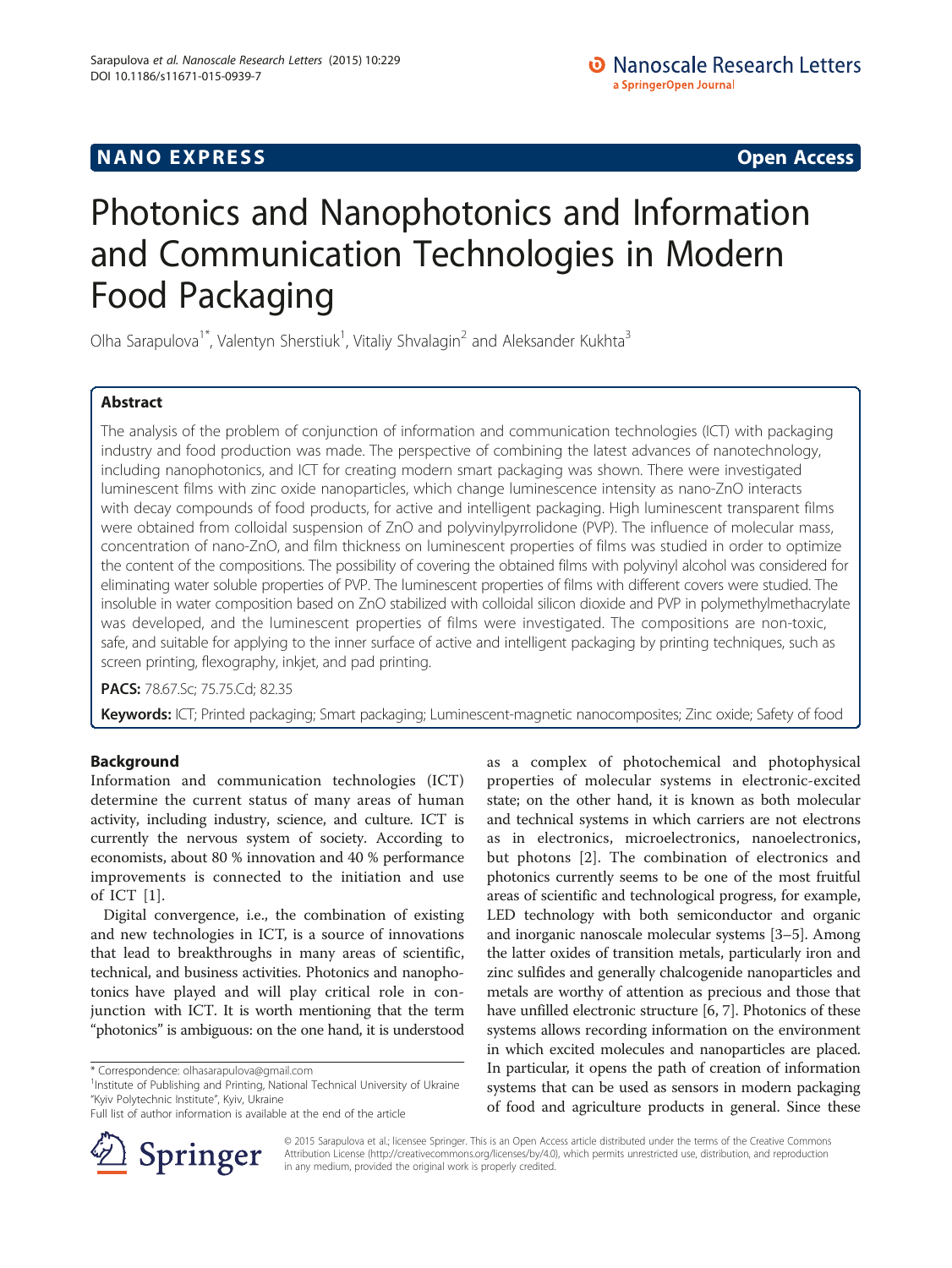sensor systems can be administered in packaging material or on its surface printing methods are real development of so-called active and intelligent packing, which require advanced Agrokultura and packaging industry.

This paper is devoted to experimental investigation of photonics of nanoscale zinc oxide composites in the systems for perspective-printed active and smart food packaging. The created compositions based on nano-ZnO in the form of printing inks are suitable for manufacturing of new nanophotonic devices for packaging by printing techniques. It will be necessary to ensure that the structure of created compositions adjusts with variables of manufacturing process using printing techniques (including gravure and flexographic printing) of nanophotonic devices that will ensure the functionality of novel food packaging. The match of materials and printing process parameters will ensure printed nanophotonic elements to have sufficient photophysical characteristics, which in perspective are to be registered by sensor devices with special software; the feedback of sensors will give information of the change of photophysical characteristics of nanophotonic elements, which will reveal the processes inside the package, i.e., packaged food product state and suitability for consumption. This is the connection between ICT and the experimental part, which deals with nanophotonic layers for novel food packaging. Thus, smart packaging with nanophotonic-printed elements is to enhance product consumption culture and safety.

## Background: ICT and Photonics in Packaging Industry

ICT take priority among the most important areas of research and development projects and their implementation. Topical approach to problem solving of packaging industry uses ICT achievements. Trends in the development of modern food packaging technologies are related to active and intelligent packaging. The issue of authenticity of food products is extremely important, as well as diagnosis of flawed and damaged provisions, e.g., development of methodology of detection of the causes of food defects such as discoloration, aftertastes, and precipitates in drinks. Evaluation of shelf life and enhancing stability of food are becoming increasingly important. The role of ICT cannot be overestimated in the realization of these trends and plans, which should really be a breakthrough in the packaging industry and agricultural production and achieve food safety and general safety of life. Research is currently aimed at supporting the industry in the implementation and management of quality assurance and food safety [\[8](#page-7-0)].

The solution to the issues discussed may be associated in some way with the introduction of nanotechnology and ICT in the field of printing and packaging area of agricultural and food industry, particularly for the safety of packaged food and providing information about its condition at different levels—for consumers, traders,

manufacturers, and logistic units. Experts in the field of nanotechnology have expressed the opinion that "nanotechnology revolution will do the same in the manipulation of matter that computers have done in manipulating information" [[9](#page-7-0)]. The revolutionism of nanotechnology and its prevalence in the future is well illustrated by the words of Nobel laureate Jaures Alferov: "Nanotechnology is an absolute technology that ensures progress in all known applications from the earth to space" [[10](#page-7-0)]. Since nanotechnology, according to experts, can generate risk factors and challenges, the role of ICT in the packaging industry is extremely important. It can be argued that ICT in this area should accompany any stage of technological development.

Printed packaging is considered to be one of the promising solutions for consumer packaging which can be combined with ICT. It employs printing or coating technology for introducing the components of sensory systems that indicate the status and quality of a packaged product. Among these system tags that contain substances whose color under visible or UV light correlates to the changes in quality of packaged products can be very effective. Since sensitivity of the fluorescent emission techniques significantly exceeds absorption spectroscopy ones, registration of light emission signals can effectively report the state of packaged food products, and ICT techniques can transmit this information to a particular user or monitoring system. It is promising to place data carriers for new generation packaging into packaging material or on its surface, both external and internal, by printing techniques.

# Luminescent Nanocomposites and Perspectives of ICT for Ensuring Quality Control of Food Products

The research was carried out to determine the possibility to use luminescent nanosized systems for registration of changes that take place in packaged food products during storage. We studied the influence of substances that emerge in food products as a result of spoilage processes (lactic and acetic acids, alcohols, amines) on luminescence of nanosized zinc oxide (ZnO) and organic luminophores. We created nanophotonic compositions and researched their properties in order to use them for the manufacture of printed novel packaging. Nanophotonic systems as printed elements are promising to ensure the functionality of novel packaging—active and intelligent (smart) packaging, which inform on the status of a packaged food product by changing the properties of an external or internal printed elements or sensors (optical, mechanical, electronic, or other properties). These changes are to be registered visually or instrumentally, by internal of external devices (sensors), in the latter case enabling combination with ICT, as the response of packaging can be transformed into electrical signals and processed and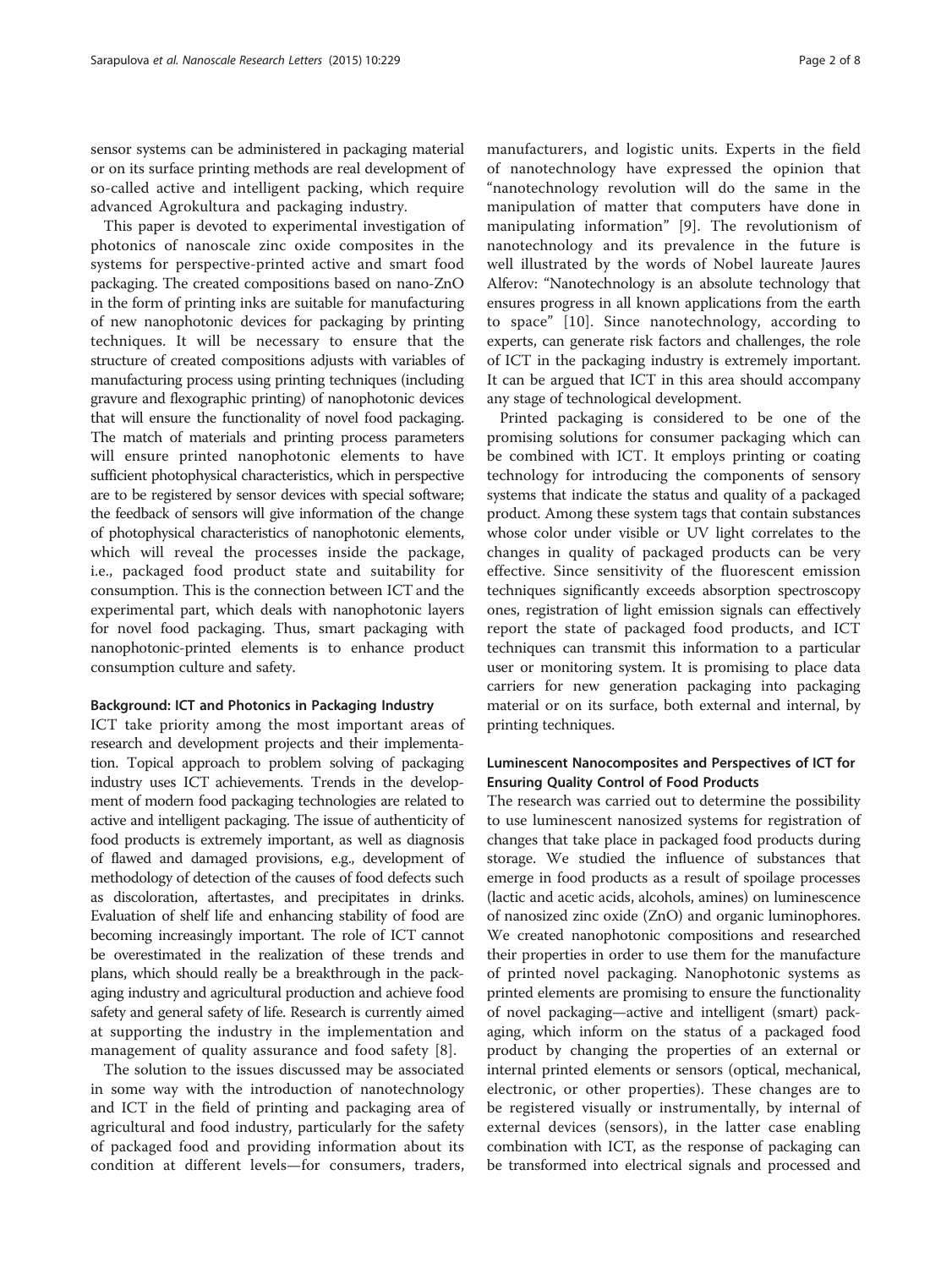analyzed or passed into computer systems for processing. Therefore, creating nanophotonic compositions and future simulation and study of the characteristics of printing techniques of producing printed elements and functional surfaces, including multilayer, containing these system is an actual task. It will enable cost- and energyefficient creation of active and intelligent packaging merged with ICT, whose mechanism of action is based on photonic phenomena observed in nanoscale components.

# Methods

Colloidal ZnO nanocrystals were obtained from zinc acetate  $ZnAc_2$   $(Zn(CH_3COO)_2)$ , sodium hydroxide (NaOH), and dry doubly distilled ethanol  $(C_2H_5OH)$ [[11\]](#page-7-0).  $\text{Zn}(\text{CH}_3\text{COO})_2$  (0.183 g) was dissolved in 40 ml of ethanol, and 0.064 g of NaOH was dissolved in 10 ml of ethanol. Then, the solutions separately were cooled to 0 °C and mixed intensively. Then, the suspension was kept at 60 °C for 2 hours. The concentration of ZnO nanoparticles in the resulted colloid suspension was  $2 \cdot 10^{-2}$  mol/L. The average size of the nanoparticles is estimated from the diffractogram by the Scherer formula to be 5.5 nm and is consistent with the value 5.3 nm, calculated on the basis of analysis of the absorption spectra of the obtained colloid, the size distribution of the nanoparticles is estimated to be 4.6–6.0 nm [\[11](#page-7-0)]. ZnO nanocrystals in colloidal solution were stabilized with oil varnish and polyvinyl acetate dispersion. Nano-ZnO films were deposited onto polymer surfaces by ink-jet and screen printing. Magnetic fluid was obtained employing the method invented by E. E. Bibik [[12](#page-7-0)]. Luminescentmagnetic nanocomposite material was synthesized from colloidal suspension of ZnO and magnetic fluid (nanosized  $Fe<sub>3</sub>O<sub>4</sub>$ ). Polystyrene was used as a polymer matrix.

Amines such as dopamine, tyramine, tryptamine, and histamine were used as model substances which emerge in protein products during storage.

The luminescent spectra were recorded with a fluorescence spectrometer (LS 55; Perkin Elmer, Waltham, MA, USA). The absorption spectra (optical density) were recorded with a spectrophotometer (Specord 210; Analytik Jena, Jena, Germany).

# Results and Discussion

# Luminescence in Colloidal Solutions

It was discovered that nano-ZnO with concentration of 2 · 10<sup>-3</sup> mol/L change luminescence significantly under the influence of dopamine is the most significant (Fig. [1\)](#page-3-0).

Under the influence of other metabolic amines—tyramine, tryptamine, and histamine—luminescence intensity of the samples decreased gradually (Fig. [2](#page-3-0)) [\[13](#page-7-0)].

Luminescence quenching obeys laws [\[14](#page-7-0), [15\]](#page-7-0), which can be displayed as a Stern-Volmer dependency in coordinates  $F_0/F$ —concentration of a quencher (Fig. [3](#page-4-0), in luminescent-magnetic nanoparticles magnetite serves as a quencher), where  $F_0$  and F are the intensity of luminescence (with a constant  $k_1$ ) in the absence (unimolecular process with a constant of luminescence deactivation  $k_2$ ) and in the presence of a quencher (bimolecular process with a constant of quenching  $k_3$ ), respectively. It is known that the ratio of the quantum yield of luminescence of a luminophore and the system of a luminophore and quencher A  $\phi$  and  $\phi_A$  is as follows:

$$
\phi/\phi_A = 1 + k2\tau[A] \tag{1}
$$

where  $\phi$  and  $\phi_A$  are the quantum yields of pure luminophore and a system luminophore-quencher A;  $\tau$  is the measured lifetime of an excited molecule of luminophore or a nanoparticle, which is reciprocal of the sum of monomolecular constants:

$$
\tau = 1/(k_1 + k_3) \tag{2}
$$

In our experiments, satisfactory straightening of experimental curves is achieved in the coordinates "relative luminescence intensity—concentration of quencher." This allows us to objectively evaluate the sensor system data and transmit it to ICT systems.

Assuming that the ratio of the quantum yield can be replaced by the ratio of intensities of luminescence of pure luminophore and luminophore-quencher system (in this case, luminescent-magnetic nanocomposites based on nano-ZnO, magnetite and polystyrene as a matrix, optical density of the material is less than 0.1 in the visible region of the spectrum) and build the ratios  $F_0/F$ —quencher concentration, the slope of the straight sections can be used to determine lifetime (or relative lifetime) of excited luminophore molecules (nanocomposite) in the presence of substances that affect quality of packaged food.

Thus, ICT tools can monitor the quality of packaged products, monitoring signals received as a result of irradiation of packaging or measuring absorption of light in the specified range of the electromagnetic spectrum as nanosized ZnO on printed tags also decreases intensity of absorption (in the area of 300–340 nm) in contact with amines. In this process, organic-inorganic composites with enhanced absorption are formed, although in this case, only in the shortwave spectrum area.

For samples with nanoscale organic luminophores with concentration of  $10^{-5}$  mol/L when exposed to histamine, tyramine, and ahmatynom, there was a significant increase in luminescence intensity of the samples (2–2.75 times), whereas in the presence of dopamine and tryptamine, the increase in luminescence intensity was relatively small (1.1–1.5 times) and in the presence of norepinephrine, luminescence quenching was generally observed. Similar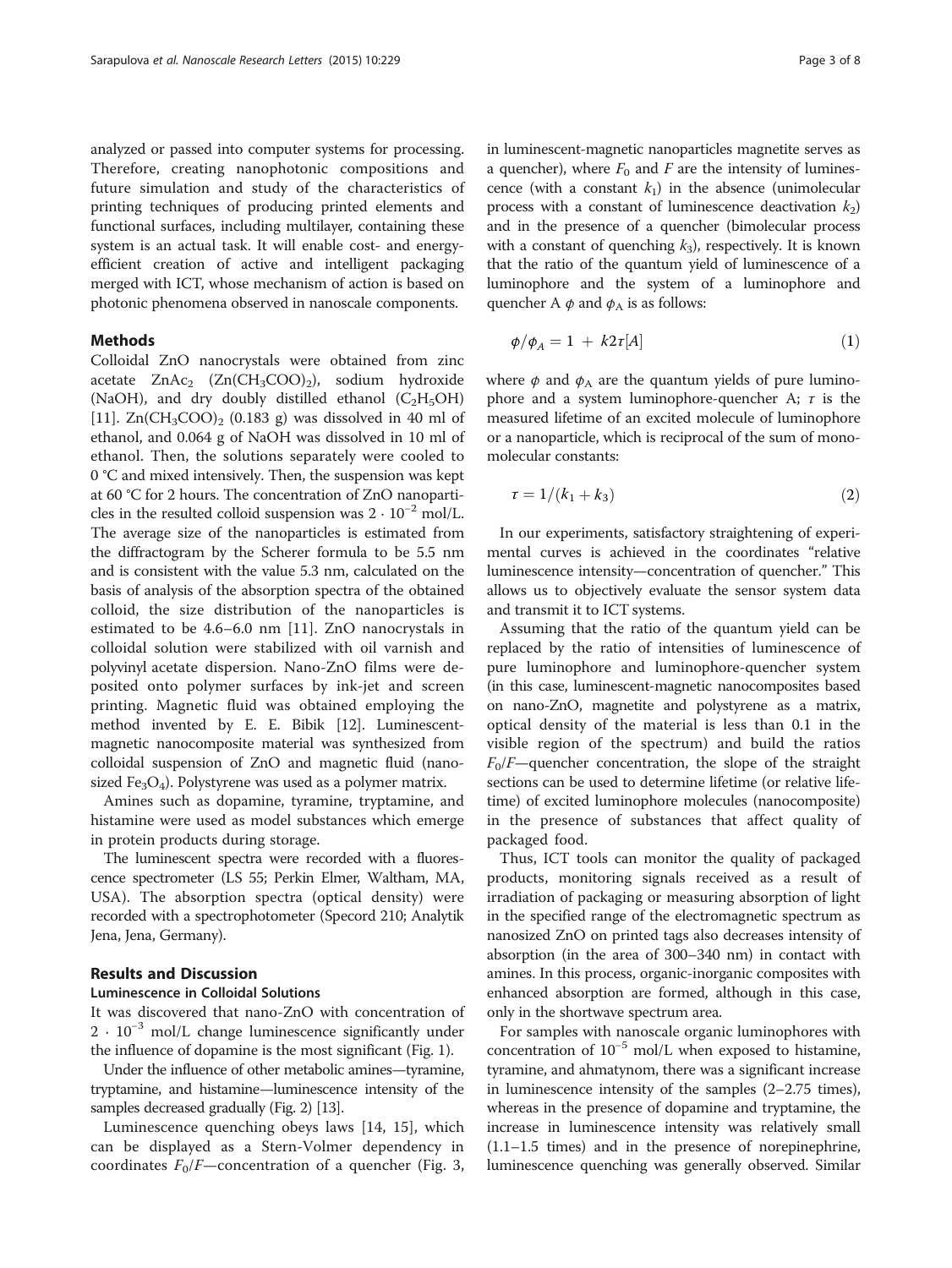<span id="page-3-0"></span>

results were obtained for polyvinylpyrrolidone (PVP) based films with nano-ZnO nanoparticles [\[13\]](#page-7-0).

Thus, it investigated the emission characteristics of nanoscale inorganic (ZnO) and organic (e.g., rhodamine) luminophores in contact with amines, and it determined the correlation between the concentration of substances that indicate spoilage of a packaged food product and changes in the intensity of luminescence of created indicator systems. These components can be used to create nanophotonic and photocatalytic systems for modern printed packaging.

## Luminescence in Polymer Matrices and Printed Surfaces

It is very important to stabilize nanocomposites in solid condensed phase and apply fluorescent nano-ZnO films for their subsequent use in active and intelligent packaging systems. Considering that optimization of luminescent compositions and conditions for the application of the compositions to surfaces was carried out. There was found a distinctive influence of several factors on the luminescent

characteristics and the intensity of luminescence of films that are made of prepared colloidal solutions containing zinc oxide nanocomposites.

Introduction of ZnO nanoparticles to a polymer for application of the composition to packaging material usually lead to the loss of luminescent properties of polymer films. The choice of macromolecular compounds is limited by the fact that high luminescent stable ZnO nanocrystals has been obtained in a limited range of solvents such as ethanol, isopropanol, and dimethylformamide [[11](#page-7-0)]. Besides, the polymer has to be non-toxic and do not interact with food product to be packaged.

The following polymers were investigated: polymethylmethacrylate (PMMA), polyvinyl alcohol (PVA), gelatin, polyvinylpyrrolidone (PVP). It was revealed that the introduction of nano-ZnO to PMMA, PVA, and gelatin leads to the loss of luminescent properties, and only with the use of PVP can stable fluorescent compositions retain fluorescent properties after application to the surface and evaporation of the solvent. It is important that PVP is

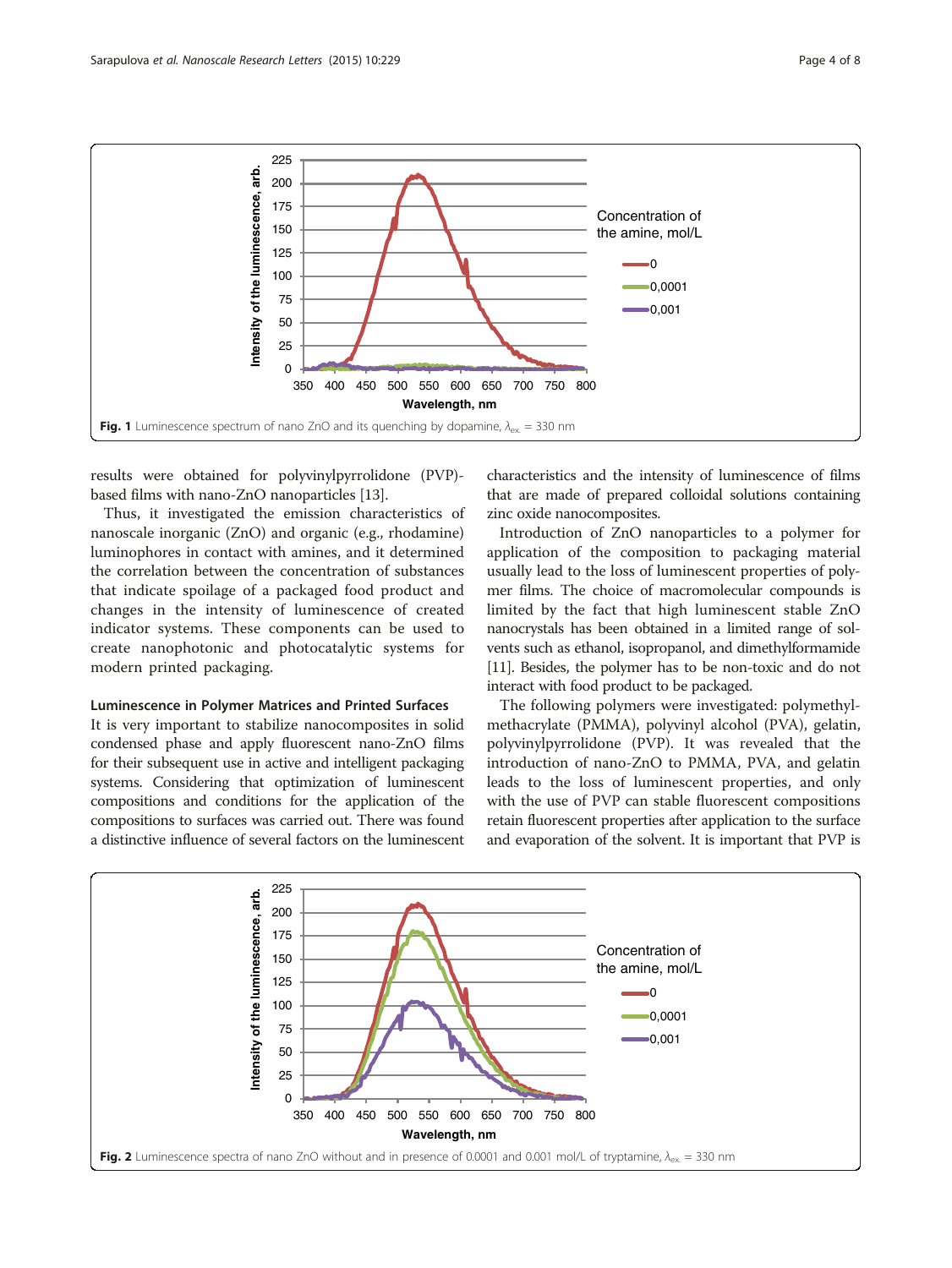<span id="page-4-0"></span> $4,5$ 

 $3,5$ 

 $2,5$  $F_0/F$  $\overline{c}$  $1.5$  $\overline{1}$  $0, 5$  $\Omega$  $\mathbf 0$ 

3

 $\overline{4}$ 

 $\div$  340 nm

■480 nm

▲525 nm

0,001

 $0,002$ 

safe and is used in the food industry as a food additive E1201, as well as in medical practice PVP solutions are known as temporary blood substitutes. Another advantage of PVP is the fact that PVP allows obtaining transparent coatings. Therefore, in this paper, we investigated the formation of films of ZnO nanoparticles in PVP and the influence of several factors on the intensity of luminescence of these films.

Fig. 3 Stern-Volmer dependencies of the ratio of luminescence intensities on the concentration of quencher for different wavelengths of excitation. Luminescent-magnetic nanocomposites (nano-ZnO and magnetite in polystyrene matrix) were used for obtaining the dependencies, magnetite serving as a quencher

0,003

0,004

Concentration (mol/L)

0,005

0,006

0.007

PVP was added to the ZnO colloidal solution in ethanol (concentrations  $2 \cdot 10^{-3}$ ,  $1 \cdot 10^{-2}$ , and  $2 \cdot 10^{-2}$  mol/L) at room temperature and stirring (molar mass 10,000, 40,000, and 360,000 g/mol) to obtain PVP concentration of 10 and 25 % in solution, then the composition was deposited onto glass surface (with different film thicknesses) and was left to dry at room temperature.

The influence of molar mass of PVP on stability of luminescence was investigated. It was found that with the increase of molar mass of PVP, luminescence intensity of samples increases (Fig. 4).

The described changes can be explained by the participation of functional groups at the ends of the polymer chains of PVP in radiative processes in the polymer, as well as effective capture of electronic excitation of ZnO nanoparticles by ending groups, followed by radiation in the natural radiation region of the polymer. With the decrease of molar mass of the polymer, the amount of such functional groups increases, which leads to the reduction of the luminescence band of nano-ZnO and the increase of luminescence intensity of PVP.

Consequently, to obtain maximum intensity of luminescence of films in the long wavelength region (which is characteristic of nanocrystalline ZnO), it is optimal to use PVP with the highest molar mass  $(M = 360,000 \text{ g/mol})$ . As can be seen from Fig. 4, changing the molecular weight of PVP allows varying color of luminescent emission of the

films from blue to green and yellow, which may be helpful for creating systems for active and intelligent packaging.

It has been found that the luminescence intensity of PVP films with ZnO nanoparticles increases proportionally with the increase of ZnO nanoparticle concentration (Fig. 5). PVP concentration in the original solution was 25 %

It has been found that with the increase of concentration of ZnO nanoparticles luminescence intensity of PVP films increases proportionally with the increase of nanoparticle concentration (Fig. 5). PVP concentration in the original solution was 25 %.

Therefore, it is optimal to use the highest initial concentration of ZnO colloid in ethanol, which is limited to  $2 \cdot 10^{-2}$  mol/L [\[11](#page-7-0)].





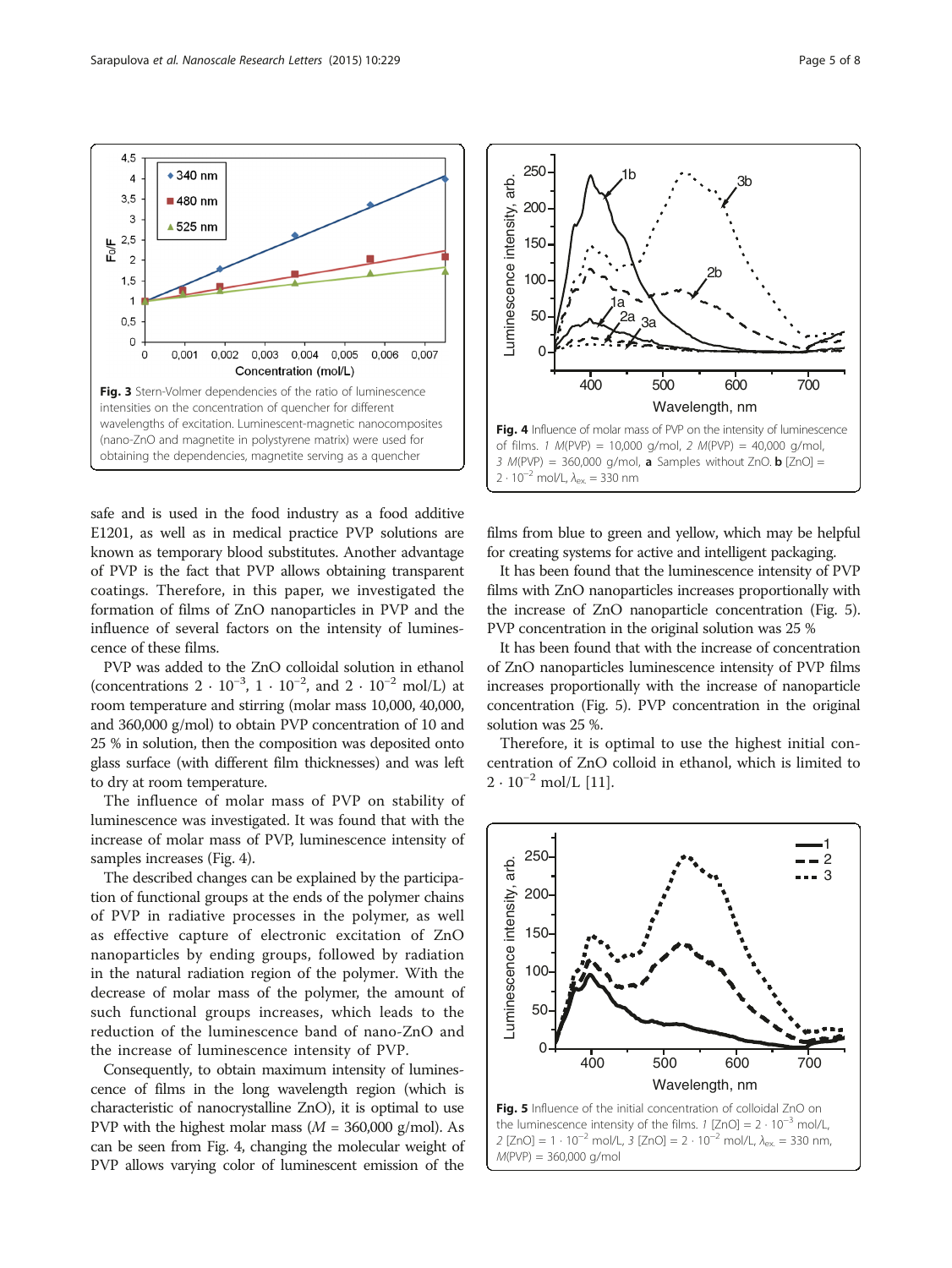The effect of film thickness of PVP containing nano-ZnO on the intensity of luminescence of films was studied, which is important for the usage of printing techniques for application of films to surfaces. Figure 6 shows the luminescence spectra of nano-ZnO films with different number of layers (simulation of different film thicknesses)—from one to five layers, layer thickness is 100 μm.

As can be seen from Fig. 6, in order to increase the intensity of luminescence of the films, film thickness of the coating layer should be increased. This is possible through the use of printing techniques—screen printing, flexography, inkjet, pad printing, etc.

A disadvantage of PVP is its solubility in water, which makes it difficult to use these films in contact with foods which contain water. To overcome this shortcoming, the authors suggest the use of a thin coating layer of PVA (layer thickness is up to 10  $\mu$ m). It has been found that the use of such coatings as polyurethane or butyl acetate is not possible since they result in almost complete quenching of luminescence. PVA is a water soluble polymer, however, after drying it becomes insoluble in water due to the formation a network structure. The effect of the coating of PVA on the intensity of the luminescence of zinc oxide films in PVP was studied. For varying the thickness of the coating, PVA solutions with different concentrations were applied to the surface of the ZnO in PVP using "dip-coating" technique. It is possible to adjust the thickness of the coatings more conveniently using printing techniques. According to Fig. 7 (curves 3 and 4) PVA coating leads to significant luminescence quenching, but if the coating thickness is reduced, luminescence quenching of the films can be reduced too. Thus, it is reasonable to use thin layers of PVA (with layer thickness up to 10 μm) coating of the films if they are to be placed in contact with water.





Due to the fact that the use of PVA coatings for imparting fluorescent films of water resistance leads to deterioration of the luminescent properties of the films, options of stabilization of ZnO nanoparticles for subsequent introduction of them to the water-resistant polymers were considered. In particular, the results were obtained which indicate the prospects of stabilizing ZnO nanoparticles with silicic acid anhydride and PVP with following introducing them to PMMA. For this purpose, colloidal ZnO nanocrystals in ethanol were introduced to PVP and silicic acid anhydride, and the resulting solution was mixed with PMMA solution in 1,2-dichloroethane with vigorous stirring at room temperature. 1,2-Dichloroethane was used as a solvent for PMMA, the solvent is vaporized after the application of the composition to packaging material and in future needs to be replaced because of the subsequent use of the composition for food packaging. The prerequisite of preserving luminescent properties of ZnO nanoparticles in PMMA in our study was the simultaneous presence of silicic acid anhydride and PVP as stabilizers of nano-ZnO. The absence of silicic acid anhydride or PVP in the system resulted in complete suppression of luminescence of ZnO nanoparticles after drying PMMA film. This synergistic effect can be explained by better stabilization of the surface defects of ZnO nanocrystals, adsorbed in the pores of silicic acid anhydride.

Compositions in which the concentration of nano-ZnO in an alcohol solution containing silicic acid anhydride, PVP, PMMA, and dichloroethane varied were deposited onto glass substrates to obtain the films. Their luminescence spectra are represented in Fig. [8](#page-6-0).

As can be seen from Fig. [8](#page-6-0), as concentration of ZnO in the starting mixture is increased from  $6.67 \cdot 10^{-3}$  to  $1.33 \cdot 10^{-2}$  mol/L, the intensity of luminescence in long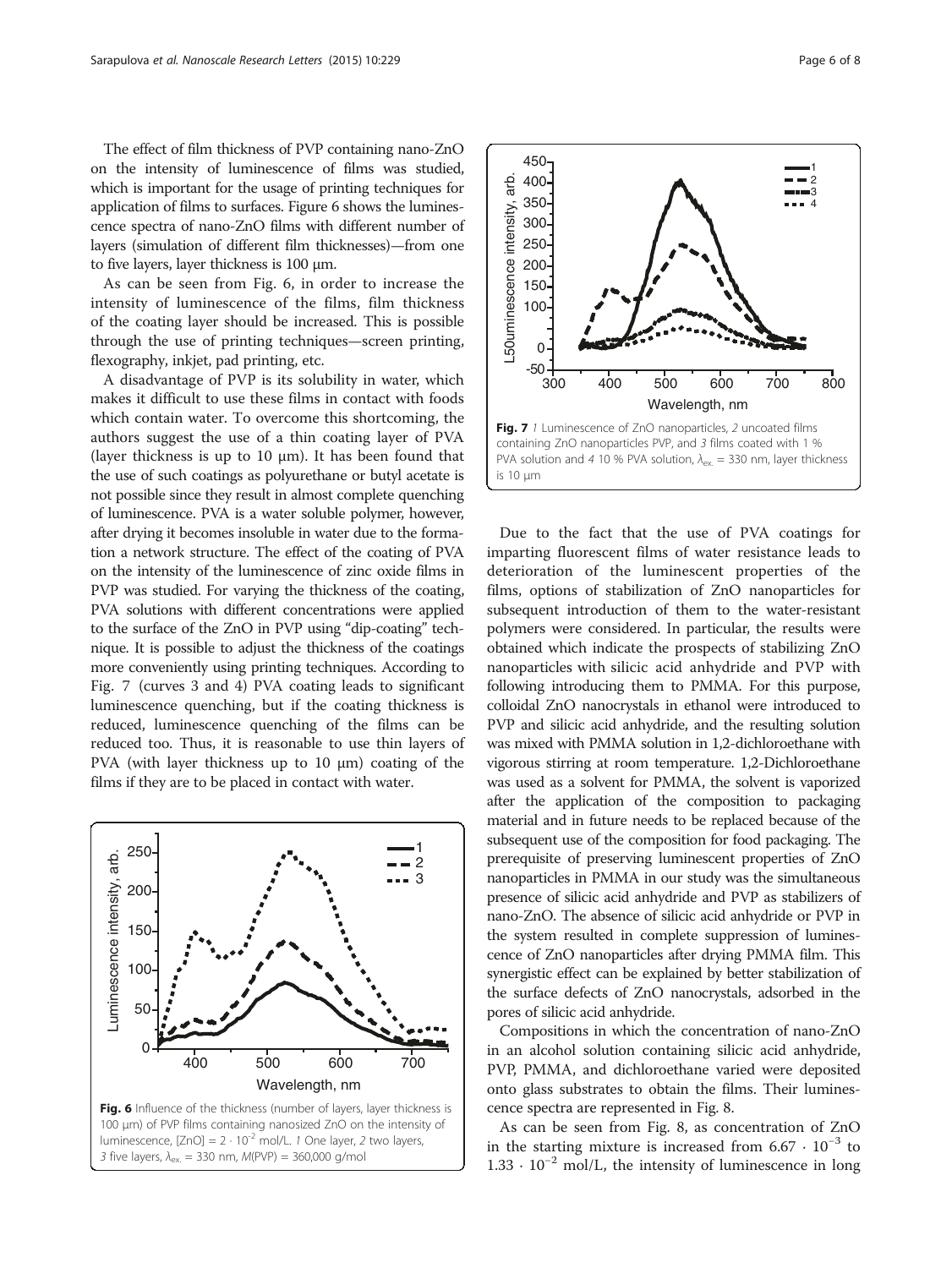<span id="page-6-0"></span>

wavelength region of spectrum of ZnO nanoparticles with a maximum of 520 nm increases from 100 to 600 AU. Moreover, the last value is more than twice the intensity of the luminescence as nano-ZnO stock solution in ethanol or in PVP films. The latter can be explained by the fact that in colloidal solution or PVP film ZnO nanoparticles may be partially aggregated. As in the investigated particles, quantum size effects take place, namely the dependence of the band gap of the semiconductor on the nanoparticles size; and in such systems, there is always a size distribution, charge separation between nanoparticles of different sizes is possible that ultimately leads to reduction in the intensity of luminescence. In the case of the additional use of silicic acid anhydride in the system, ZnO particles are distributed over its surface and pores, resulting in no direct contact between them and consequential increase of luminescence intensity.

# Conclusions

As a result of the experimental study, luminescent films based on nanosized zinc oxide were obtained for the usage in active and intelligent (smart) packaging. On the basis of study of the influence of molar mass and concentration of PVP, the concentration of ZnO nanoparticles and layer thickness of the films, optimal composition, and parameters of application of luminescent composition to surfaces was developed.

The possibility of coating of luminescent films based on ZnO nanoparticles and water-soluble PVP to eliminate solubility of the obtained films was investigated. It was found that thin layer of 1 % PVA solution in water has the least significant effect on the intensity

of luminescence of the nano-ZnO films. The composition has been developed for obtaining insoluble in water highly luminescent films based on ZnO nanoparticles, stabilized by silicic acid anhydride and PVP in PMMA. The optimal composition of the components was developed and its luminescent properties were studied.

Thus, the luminescent compositions based on zinc oxide nanoparticles were obtained for application to packaging materials to create active and intelligent (smart) packaging which is able to inform the consumer of status of a packaged food product by varying the intensity of luminescence. For applying the designed compositions to packaging material such as polypropylene film, it is promising to use printing techniques such as flexography, screen, inkjet, and pad printing.

Before the film can be used in food packaging, further research is needed. It will be necessary to ensure that structure of created compositions adjusts with variables of manufacturing process using printing techniques of nanophotonic devices that will ensure the functionality of novel food packaging. It will be necessary to study the application process of the developed printing inks with nanophotonic components to paper and polymer substrates, to optimize existing and develop new efficient printing techniques of formation of functional elements on the surface and inside multilayer materials of active and intelligent packaging and to solve the problem of adjustment of materials variables (substrate parameters and nanophotonic composition contents and viscosity) and printing process variables of printed nanophotonic elements for active and intelligent (smart) food packaging.

The analysis of the problem of conjunction of information and communication technologies with packaging industry and food production shows the importance of setting general and specific objectives of the packaging industry to researchers and developers of new packaging technology, food production workers, distributors, and consumers of packaged products. Combining the latest advances in the development of packaging industry, nanotechnology, including nanophotonics and ICT, stimulates new developments and progress in the packaging business and related fields.

#### Competing interests

The authors declare that they have no competing interests.

#### Authors' contributions

VaS conceived and coordinated the study. OS and ViS conducted experimental study. OS, VaS, AK, and ViS equally performed analysis and interpretation of data and drafted the manuscript. All authors read and approved the final manuscript.